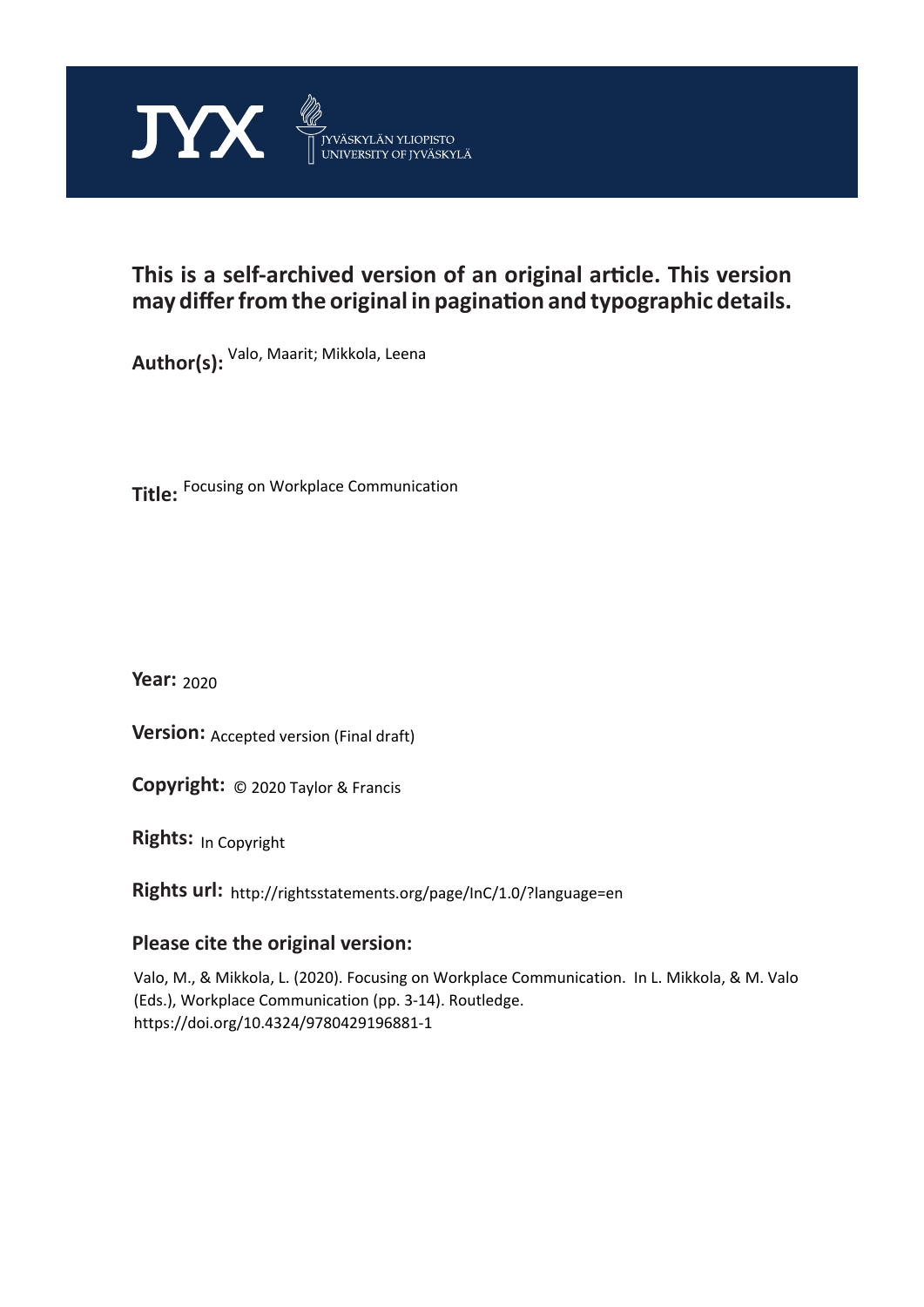Valo, Maarit; Mikkola, Leena (2020). Focusing on Workplace Communication. In Mikkola, Leena; Valo, Maarit (Eds.) Workplace Communication. New York: Routledge, 3-14. DOI: 10.4324/9780429196881-1

# **1 Focusing on workplace communication**

## **Maarit Valo and Leena Mikkola**

#### *Abstract*

Communication has a constitutive role in the workplace; in workplace communication the organization comes into being. In workplace communication workers create and negotiate meanings and a shared understanding of important work-related issues. Communication is also essential for a functional working environment. Especially in knowledge-based work members of the workplace aim at success, efficiency, and productivity by discussing, conversing, debating, and providing and receiving feedback. Hence, when striving to establish a healthy workplace with high levels of satisfaction and well-being, one has to understand the dynamics of workplace communication. This chapter examines interpersonal communication and social interaction in the workplace and the impact they have on the work organization and its activities. The chapter explores the fundamental perspectives on workplace communication: the constitutive perspective of communication, coordinated management of meaning, interactional frames, task-related, relational, and identity dimensions of communication, and the discourse perspective as well as the structuration perspective on communication. The chapter also presents the structure of the book.

*Keywords:* interpersonal communication, organizational communication, social interaction, working life, workplace communication

# **Introduction**

Human communication has a constitutive role in the workplace: It is in workplace communication that the organization comes into being. Through workplace communication, we construct a joint understanding of important work-related issues. Mutual interaction allows us to negotiate the meanings of our joint work and set common goals. Communication is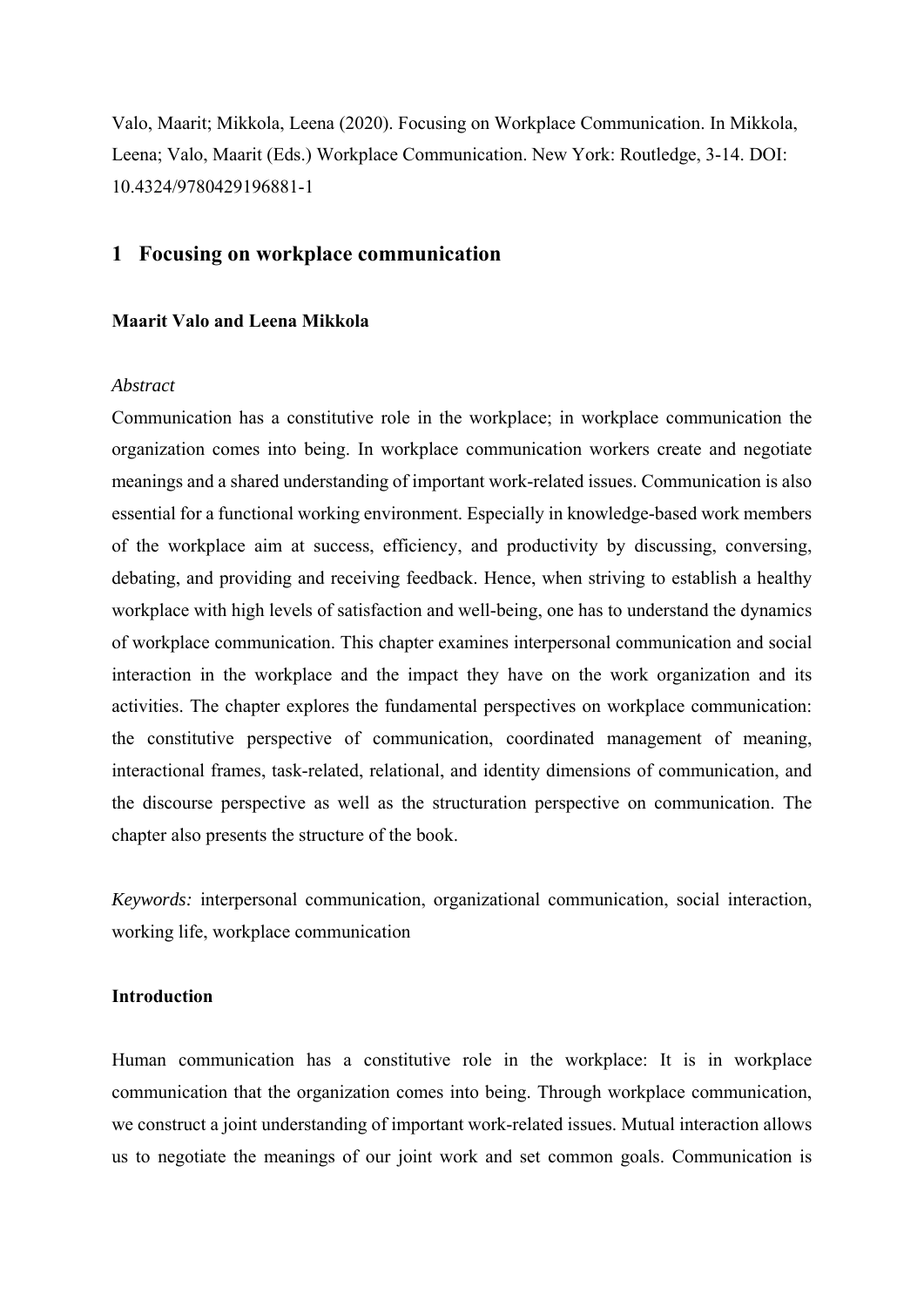essential for a functional working environment as well. We aim at success, efficiency, and productivity at work by discussing, conversing, debating, and providing and receiving feedback. Hence, when striving to establish a healthy workplace with high levels of well-being and satisfaction, we have to understand the dynamics of workplace communication.

Communication is involved in all forms of human cooperation, and it is therefore embedded with versatile meanings. In working life, communication in its broadest sense may bring to mind various institutions, from media corporations to small communication companies. Communication may also refer to social media and information and communication technologies. In organizational contexts, communication may involve such activities as human resources communication, external stakeholder relations, or marketing. Regarding the workplace, however, the focus of communication is on interpersonal relations and social interaction among the members of the workplace. In the various settings of our daily work, communication ranges from internal informing to problem-solving, from leadership communication to teams and groups, and from strategic decision-making to colleagues' informal discussions over coffee or lunch. This book is about workplace communication in all its dynamics and variability.

Even though there is a long tradition of research on interpersonal communication in private life settings, the overarching interpersonal approach to workplace communication adopted here is still novel. This book contributes to the understanding of working life by reviewing and analyzing the knowledge of interpersonal communication in the workplace. Not too long ago, it was customary to refer to employees' mutual interaction as "informal communication", "the grapevine", or "corridor conversations". From the leaders' or managers' point of view, employees' conversations about organizational issues were regarded as unimportant or even harmful, because such conversations do not necessarily fall in line with "official communication". Today we know better. It is indeed through interpersonal communication that people become aware of each other, build connections to other people, construct and maintain relations with them, and develop a sense of belonging to the same social system. In this book, this social system in question is the shared workplace.

By workplace people often mean the physical environment where the work is performed. Formerly, workplace interactions were viewed as communication situations involving coworkers in the same geographical location. However, changes in working life have altered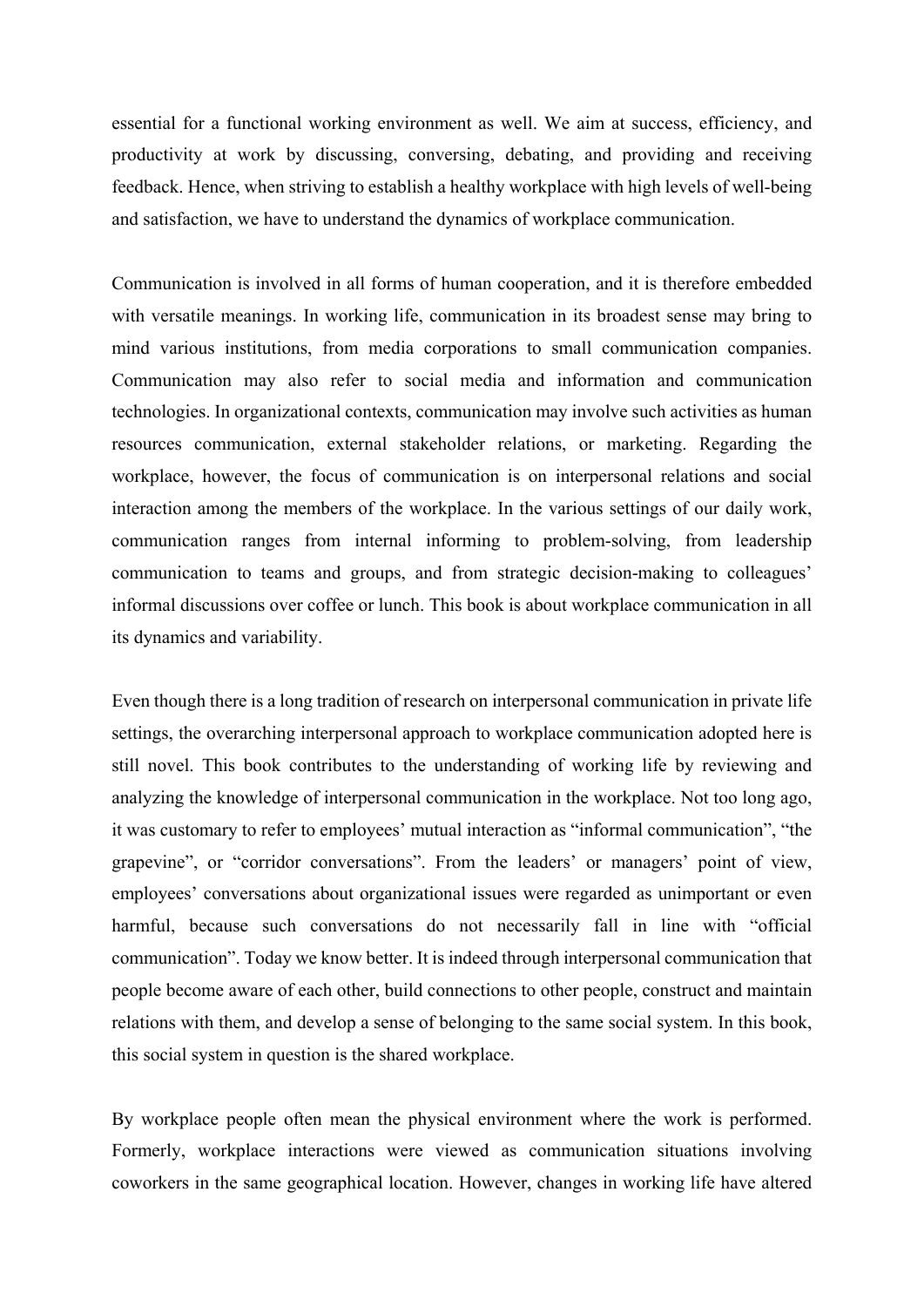our perceptions about the workplace. Work can be done at different times and locations, and the associated interactions can be face-to-face, technology-mediated, or both. In particular, the fragmentation of organizational structures, the increase in international networking, and remote, mobile, and flexible work have enriched our understanding of where work can take place. We can also no longer assume that our closest colleagues will be those working in close geographic proximity. Instead, a close coworker may carry out their work remotely, even in another country or continent. Therefore, the workplace is here understood as the *experienced* workplace, consisting of work-related connections, relationships, teams, and groups. Coworkers convene on the basis of work tasks, in meetings, and in other kinds of face-to-face and technology-mediated settings. Both of the latter are explored in this book.

For many, the workplace is a community of coworkers. At work, we hope to feel a sense of belonging and togetherness, and we expect to have opportunities to share goals and values with others. Viewing the workplace as a community highlights its members' positive attitudes and commitment. Hence, the workplace is a small or large group of people who

- are interdependent;
- exert a mutual influence on each other;
- share work goals and tasks;
- cooperate with each other in completing and achieving them.

Coworkers often trust, care about, and support each other. However, the workplace as a community hardly can exist without disputes, conflicts, and problematic relationships. Managing them is a challenge for all organizations. This book focuses on both the positive and negative phenomena of workplace communication.

Workplaces are situated in many kinds of organizations, from small start-up companies to global corporations, and from public, nonprofit, institutional organizations to small and medium-sized enterprises. The context of the workplace is manifold. Obviously, the form and structure of a given organization have various effects on workplace communication. Challenges in communication appear in different forms in different organizations. Employees may work full-time, part-time, or in shifts. They may have permanent or fixed-term contracts, or they may be engaged in projects or on-demand platform work. In addition, the workplace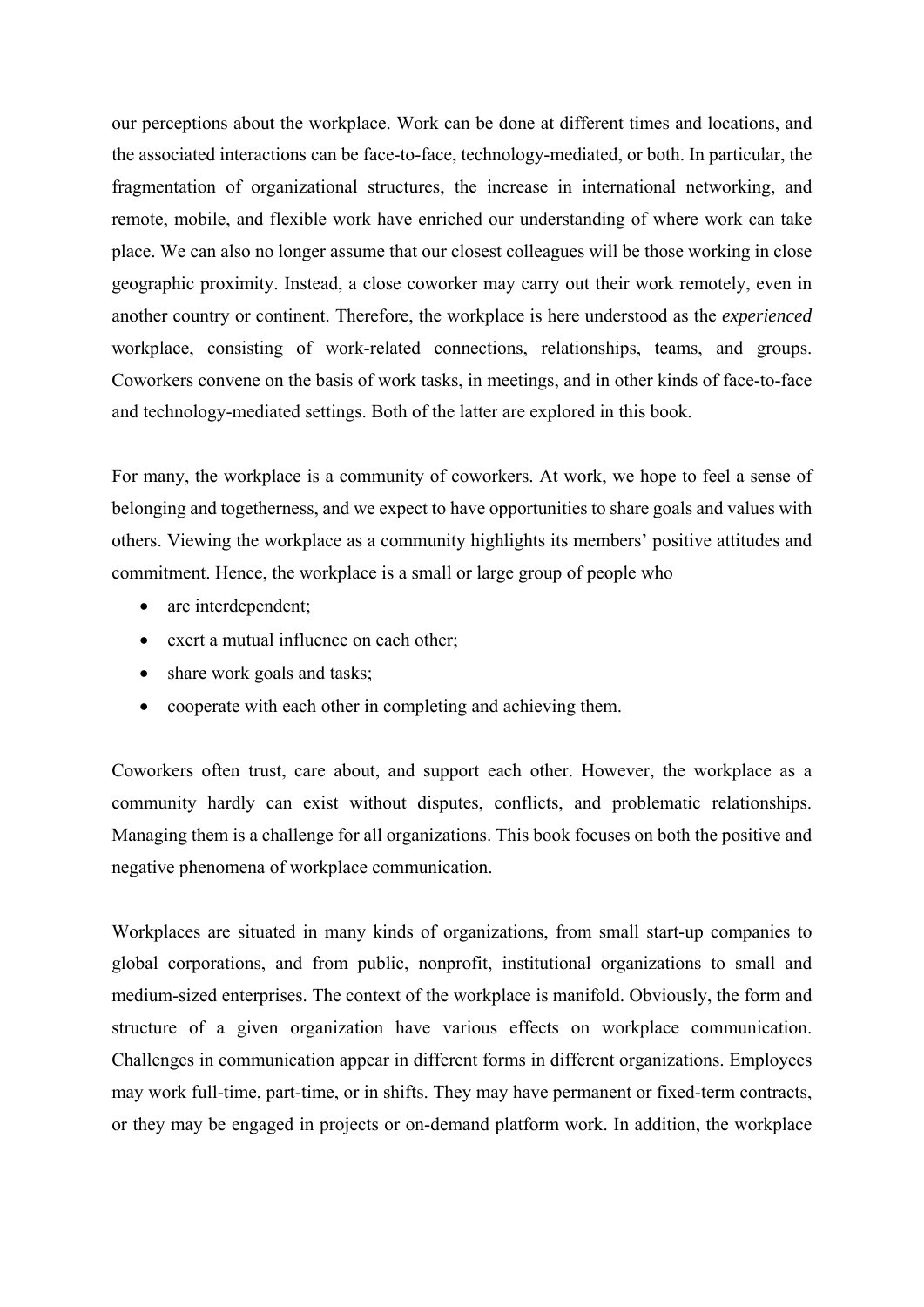can be a stable community with low employee turnover and long-term coworkers, or it can be a loose network with constantly changing workmates.

At the workplace level, however, interpersonal relationships, communication in groups and teams, and all other forms of social interaction in the work community are of vital integrative importance. Functional difficulties encountered in daily work do not usually originate from unsuitable structures of the organization. Neither do they stem from bad chemistry between people or coworkers being unmanageable or too different from one another. Instead, such difficulties often result either from the untapped potential of communication or imperfect communication practices.

This book concentrates especially on communication in knowledge-based work. Knowledge work is generally characterized by the use, creation, and sharing of expert knowledge. It involves processing nonroutine tasks and problems, which require nonlinear, creative, and improvement-oriented thinking. Usually, knowledge work involves problem-solving, cooperation, networking, substantial use of information and communication technology (ICT), and learning in the workplace (Reinhardt, Schmidt, Sloep & Drachsler 2011). Knowledge workers may be traditional academic professionals (e.g., in health care, education, social service, academia), or they may be qualified experts in various novel fields of work, such as in occupations developed along the advances of ICT (Carvalho & Santiago 2016). However, the notion of knowledge work can easily be extended to cover all kinds of nonroutine work that requires communication, knowledge, and learning.

This book offers concepts, structures, and explanations related to issues that all knowledge workers experience in their workplace. The book's aim is to open an inquiry into the phenomena of interpersonal communication and social interaction: What they are, what research says about them, and what their impact on workplace communication is.

# **Creating Realities and Coordinating Meanings**

Interpersonal communication is about producing and interpreting messages – and simultaneously about making sense of and managing social situations. The goal of mutual encounters is usually to build and coordinate a fluid and consistent interaction. Interaction is constructed in successive reciprocal messages created by means of verbal and nonverbal codes.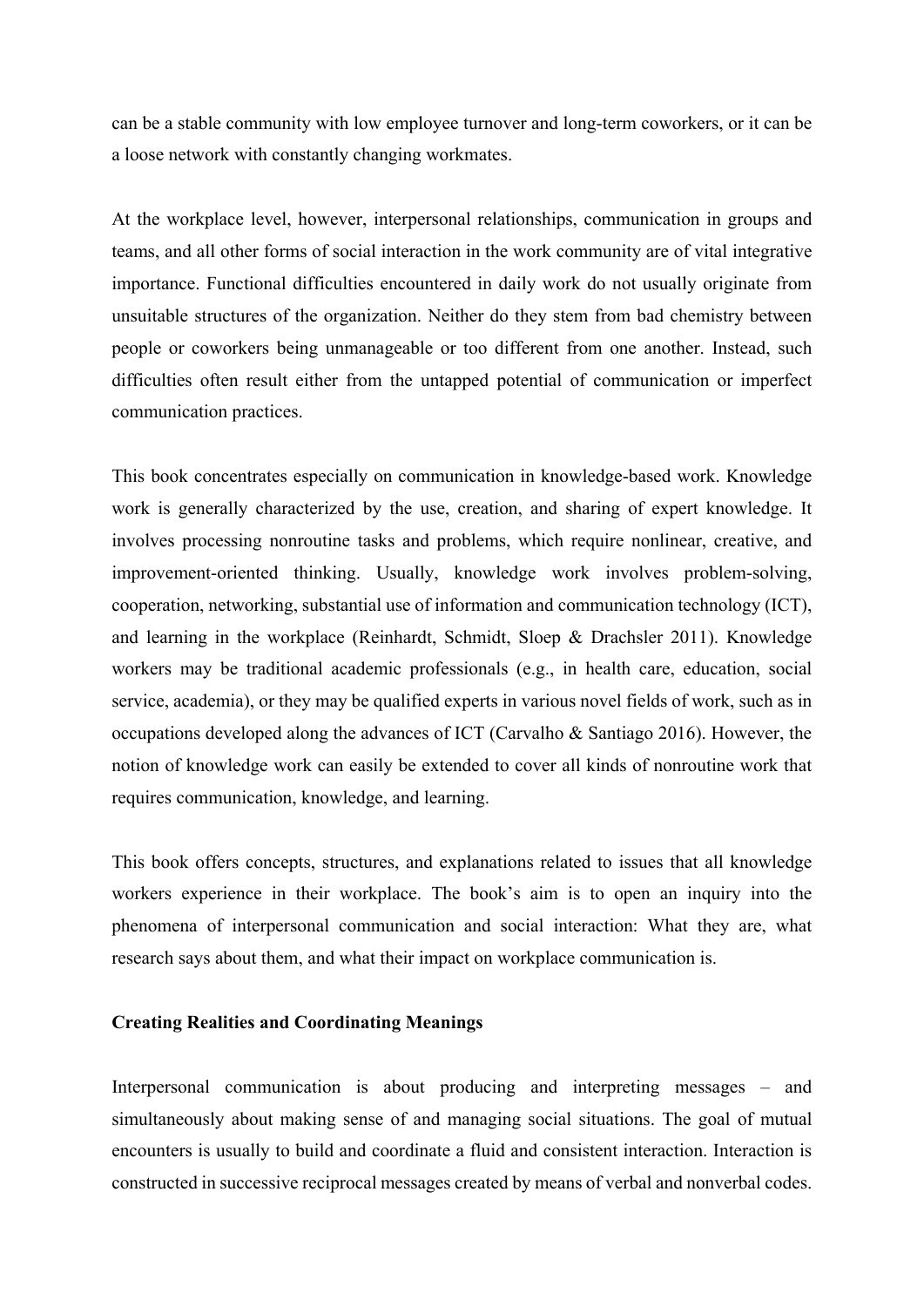Communication is sometimes understood as a transmission of information through the sending and receiving of messages. This *transmission perspective* limits communication to delivering information from a source to a receiver through input, process, and output. Although the linear transmission model is appealing and may sometimes be useful, because it can encourage attention to building and conveying messages carefully and effectively, this model clearly oversimplifies the dynamics of communication in the context of daily work. This book is based on the *constitutive perspective of communication.* (For an overview of the many traditions of communication theory, see Craig and Muller 2007.)

The constitutive perspective of communication emphasizes the process of creating, interpreting, and negotiating shared meanings in interaction. Communicators do not separately occupy the roles of sender and receiver; rather, they simultaneously constitute the social process of communication. In an interpersonal relationship, for example, communication does not take place *between* communicators, but the relationship exists because communication takes place – relationships *are* communication (Manning 2014). Communication is not only about expressing social realities; instead, it is the central means of creating them. The constitutive approach to communication acknowledges that communication creates, maintains, and shapes our social worlds, including our relationships (Baxter 2004). Participants in interpersonal communication make sense of the situation and its components – including fellow participants and their messages, past interactions with them, and the goals of the current interaction – by imputing meanings to them. Meaning is indeed the basic unit of communication and a primary source of human action (Drazin, Glynn, & Kazanjian 1999). In interactions, we react and respond to meanings. At the same time, we perceive both our own and our partner's actions as part of the larger social world.

Meanings are coordinated in social interaction. Coordination is an implicit or explicit process in which parties provide and express potential interpretations of elements of the interaction (including the content of the messages; speech acts such as statements, opinions, questions, compliments, and promises; the ways in which participants speak; relationships; situational features) and other parties either accept the interpretations or provide new ones. This process is called *coordinated management of meaning* (Pearce 2007; Pearce & Cronen 1980). Achieving shared meanings is not always easy, because we bring certain personal meanings to the interaction. However, interactions are fundamentally about searching for *interpersonal meanings* (Cushman & Whiting 1972). In the workplace, we sometimes devote a great deal of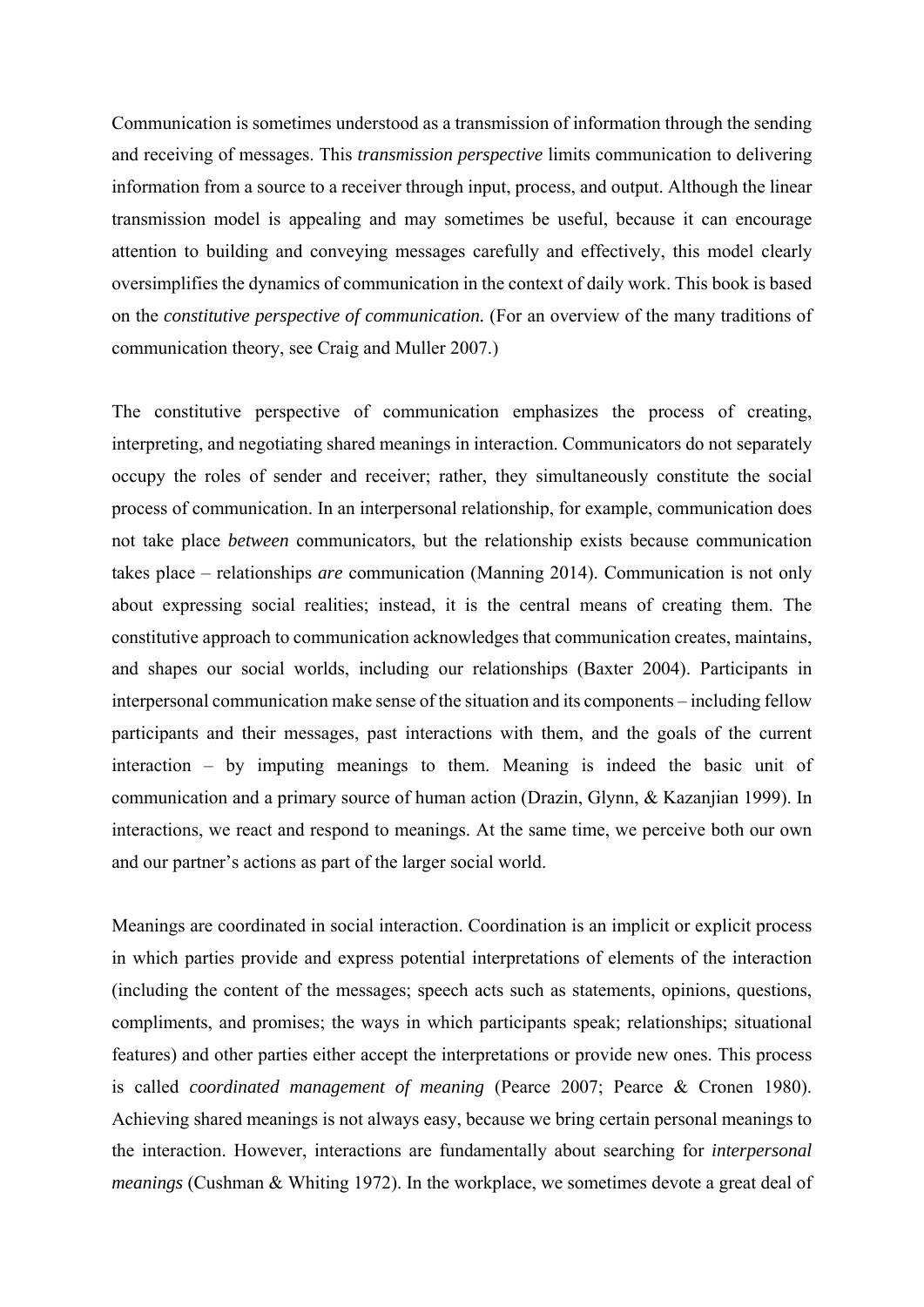our time to striving for shared meanings and negotiating them. We can certainly participate in interactions without reaching actual mutual understanding, but in meaningful relationships with close coworkers, or in the face of issues considered central and valuable in the workplace, establishing meanings shared by all participants is of vital importance.

In social interaction, participants seek to understand how to define the communication situation and how to act according to related social expectations. In these situations, communicators apply *frames*. Frames are socially constructed structures of meanings that are used as "schemata of interpretations" (Goffman 1974, 21). Interactional frames are socially constructed premises of situations and of the behavioral expectations associated with them, and these structures are then represented in interaction (Dewulf et al. 2009). Frames help people organize the expectations related to a social situation (Goffman 1974) when they are seeking interpretive cues (Bateson 1972). Different frames generate different courses of action. For instance, in interprofessional interaction, different professional frames produce different interpretations of the content of current issues and their importance for the work processes. This variability often leads to misunderstandings or disagreements. Achieving a shared reality requires that both frames and the meanings arranged in them are discussed.

#### **Task-Related, Relational, and Identity Dimensions of Workplace Interaction**

Communication is a multidimensional process in which task-related, relational, and identity goals appear at the same time (Clark & Delia 1979). In social interaction, meanings are simultaneously imputed to tasks, mutual relationships, and communicators' identities. In the workplace, it is obvious that *task-related communication* is essential to the work. Employees communicate to achieve their work goals, that is, to obtain information, solve problems, and make plans. They create and negotiate meanings associated with their work in order to develop a mutual understanding of it. This kind of task-oriented communication is the foundation of work in knowledge-based organizations.

Workplace communication is characterized by the principle of collaboration. Collaboration enables the pursuit of objectives that are often complex and demanding. In fact, managing the objectives of work is an important function of workplace interaction, because in communication the objectives are made sense of and become shared. Other important taskrelated functions include knowledge sharing, knowledge management, idea generation,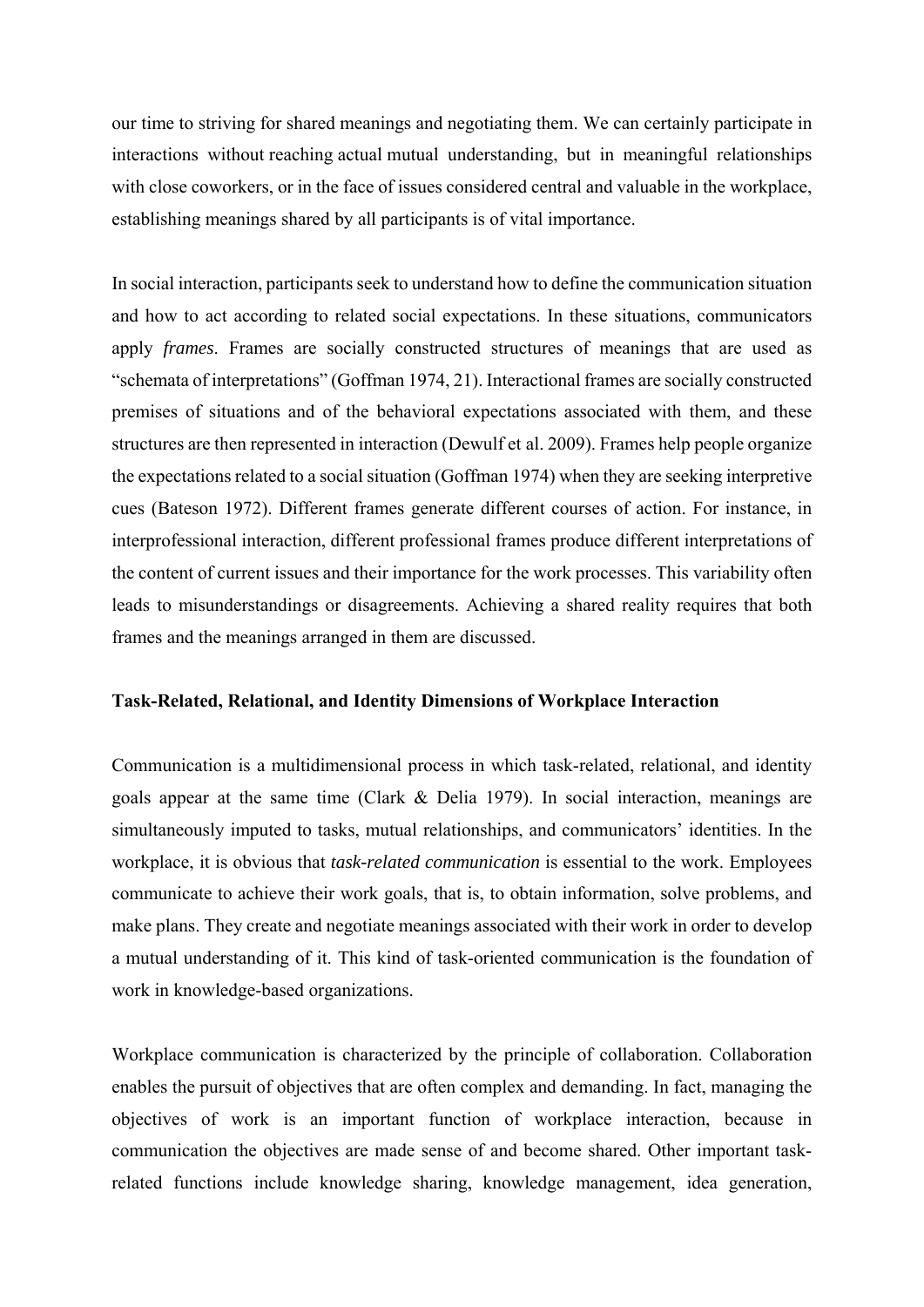problem-solving, and decision-making, as well as managing disagreements. These functions are actualized in both face-to-face encounters and digital environments characterized by technology-mediated communication.

When discussing work-related tasks, participants also pursue their relational goals and create meanings for their mutual relationships. This is called *relational communication* (Parks 1977). It occurs simultaneously with task-related issues, and it is enacted by verbal and nonverbal relational messages, such as expressions of appreciation and control, liking and disliking, or closeness and distance. Through relational messages, we interpret how others perceive us, respond to and behave towards us, and view our position. Relational communication plays a major role in building a functional and effective workplace; focusing solely on task-related communication does not produce beneficial workplace communication. For example, creating a supportive working environment and managing conflicts require pertinent relationshiporiented procedures.

The key relational function of interpersonal communication in the workplace is relationship forming and maintenance. Even though workplace communication mostly serves the successful performance of work tasks and the achievement of objectives, it also supports the development of a variety of interpersonal relationships. In knowledge-based work, it is often the case that all the daily tasks are carried out in interpersonal relationships. Relationships are the basic mutual connections in work, but they also construct groups, teams, organizations, and networks. Workplace relationships are indeed manifold: Leader–follower relationships and peer coworker relationships are of course common, and there are also mentoring and supervisory relationships. Some of the relationships may be characterized as workplace friendships, and romantic relationships sometimes develop as well (Sias 2009). Nevertheless, the workplace is a place for work. The primary goal should not be to nurture one's relationships, to bond, to have a good time, or to amuse oneself. Establishing high-quality relationships should be for the sake of a well-functioning workplace.

*Identity communication* in the workplace involves both task-related and relational communication. Identity is a multifaceted and ever-changing social phenomenon that is expressed and interpreted in social interaction. Meanings for one's identity are created, and they include both the personal sense of self (subjective identity) and the perceptions that others have of the person (ascribed identity). Relational identities are constructed in specific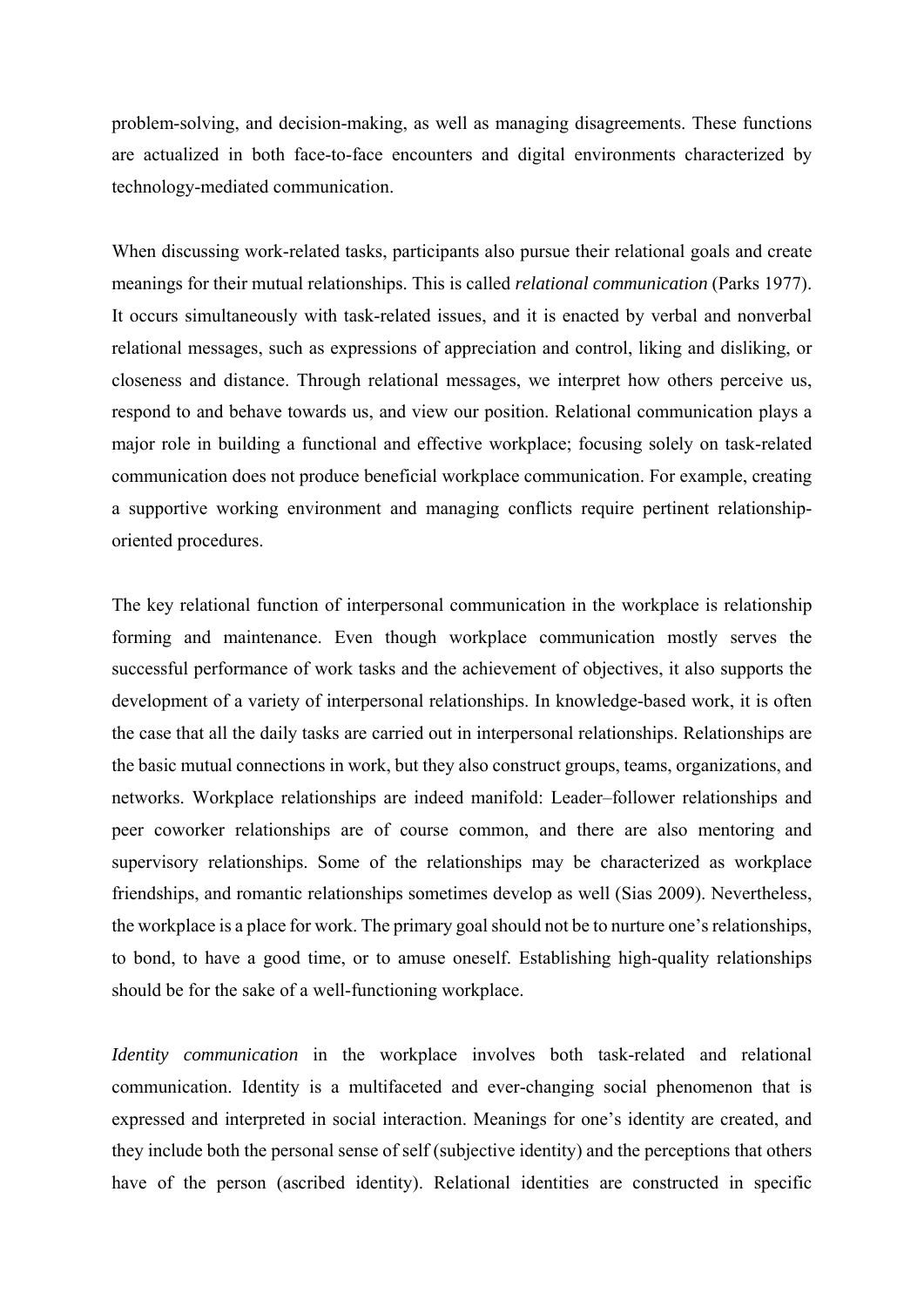relationships and attached to them, because they represent the person as a relational counterpart (Hecht, Warren, Jung, & Krieger 2005). In the workplace, identity communication is related mainly to professional identity. In knowledge work, strong professional identities are often of great importance to employees, and identity goals are intentionally pursued.

Task-related, relational, and identity dimensions occur in interaction simultaneously. Hence, there are various opportunities to develop a good communication environment where professional identities are valued. There is no need for after-work happenings or "forced fun" activities during office or free time, because satisfactory interpersonal relationships can be constructed while employees work with each other. Coworkers do not need to be loved; good interaction in the workplace is simply enough. The triad of task, relational, and identity goals suggests that it is important to keep them in balance in workplace communication. Nevertheless, task-related goals are always the basis for building a well-functioning workplace. It is crucial to have a shared understanding of work objectives, but it is not that crucial to decorate a nice break room for employees. If relational goals take more effort than task-related goals, the solutions for a functional workplace have been sought in the wrong direction. Moreover, in start-up companies, in which the business idea may be tightly connected to the entrepreneur's personal vision and to their personal connections, it is important to ensure that task-related communication has the primary role. The personal vision has to be clearly shared and refined into task-related goals.

#### **Structuration, Discourses, and Workplace Culture**

Every workplace has its own kind of *workplace culture*. Workplace culture (or organizational culture) is constructed as "the set(s) of artifacts, values, and assumptions that emerges from the interactions of organizational members" (Keyton 2011, 28). Workplace culture is constructed and manifested in communication – and communication also changes it. It is a shared social experience that develops in workplace interactions and is based mainly on how employees perceive and experience their participation in the organization (Keyton 2014).

Workplace culture is an overarching concept that encompasses numerous aspects of workplace communication. Its multilevel constituents include communication values, communication practices in relationships, teams, meetings and other encounters, interpersonal behaviors of coworkers (e.g., support, humor, trust), dominant discourses, leadership communication, and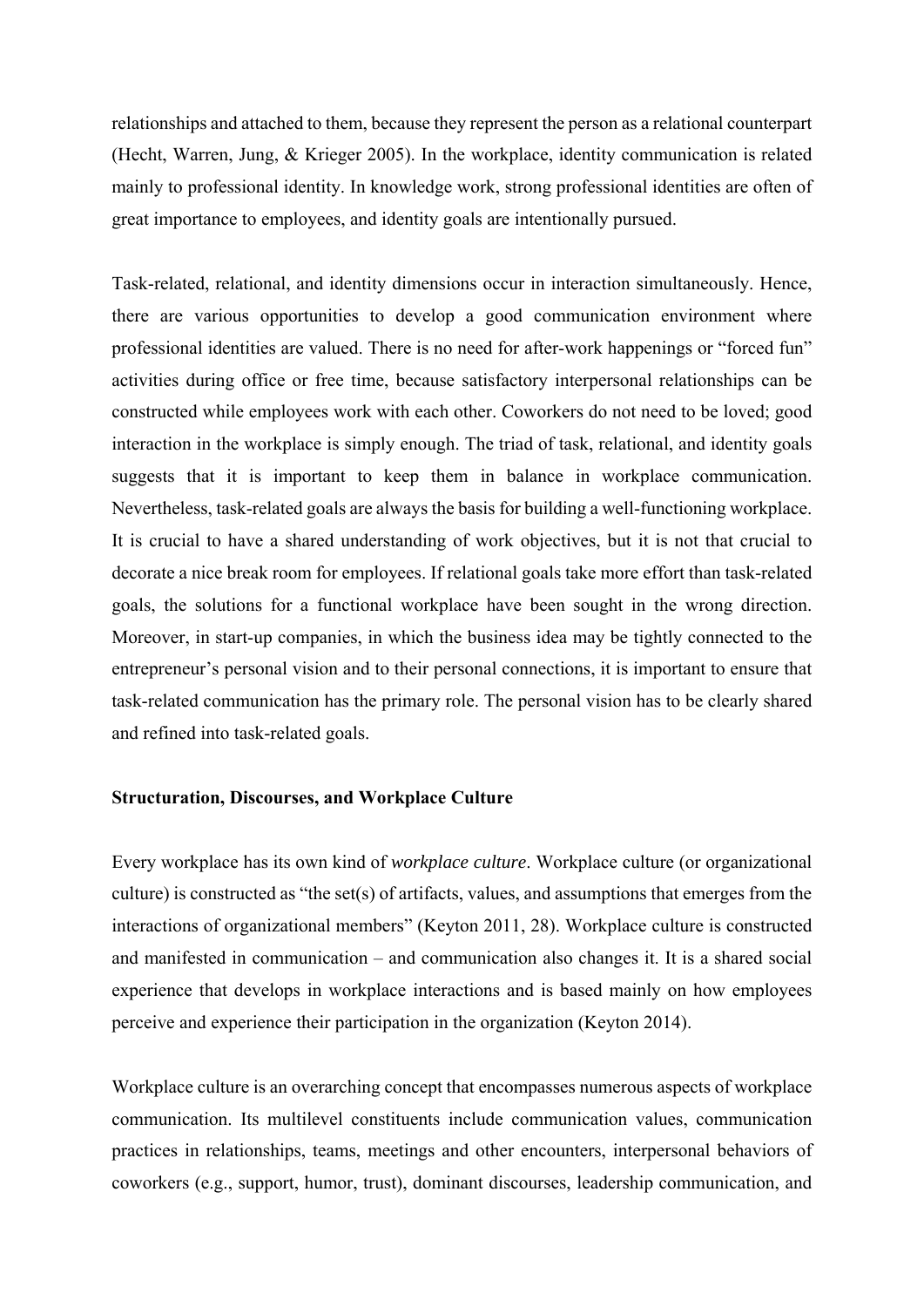forms of employee participation and influence. Assumptions regarding preferred, desirable, and undesirable communication behavior and practices are embedded in workplace culture. Basic assumptions are seldom conscious, but they nevertheless guide employees' interactions. When assumptions become shared and collective, they form implicit rules.

The formation of such rules happens over time via structuration processes. The *structuration perspective of communication* (based on Giddens 1984) explores the role of communication in creating structures into social life. Structures are formed when communicators coordinate their mutual actions in the pursuit of collective goals. Social constructs such as relationships, groups, and organizations are produced and reproduced – and also altered – through their structures. Structures are manifested via implicit or explicit rules in communication. Social interaction is guided by these rules, which are in turn shaped by interaction (Poole & McPhee 2005). In the workplace, for example, one member may repeatedly take the role of chair in meetings. This action creates a collective assumption – a rule – that a chair is needed. Once the rule is formed, it is maintained and starts to guide meetings in the workplace.

Rules are often maintained unconsciously – they are the hidden side of structures. However, rules become visible in communication practices, which are then the visible side of structures. For example, the rule of low hierarchy is present in the practice of having frequent informal discussions, and the rule of cooperation becomes visible in the practices of planning and organizing meetings with equal involvement and participation. In workplaces, established rules tend to have a long history, because structuration always takes time. In addition, there may be unsuitable rules guiding communication behavior. For instance, hierarchy-maintaining structures may exist even though the organizational structure is explicitly based on self-directed teams. However, rules can also be changed in workplace interactions. Interactions have the power to strengthen or weaken the rules prevailing among the work community. Therefore, first becoming aware of the rules and then behaving otherwise, acting against the rules, or introducing new communication practices will gradually change the rules.

Workplaces exist in the larger context of working life, which creates a frame for working. Economic facts, employment regulations, and occupational agreements, as well as the industry or work sector, constitute the societal context and have an impact on both work and workplace communication. In the workplace communication these societal circumstances may echo as societal *discourses*. Discourses are systems of thought in a particular sociohistorical context,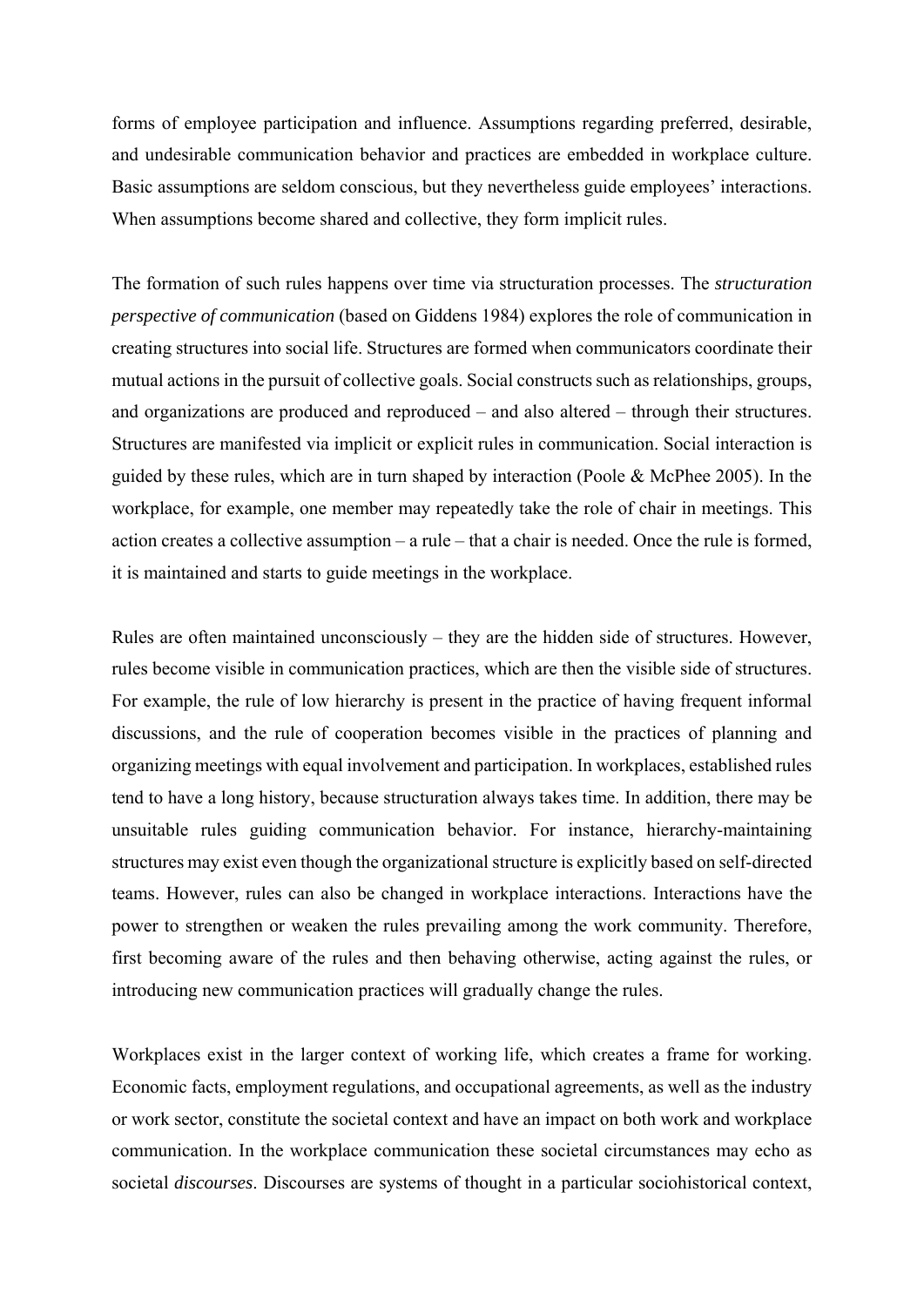but they are also language-in-use in social interaction (Alvesson & Kärreman 2000). They form internally coherent systems of meanings that are manifested and also compete in interpersonal communication (Baxter 2011). Discussions of the boundaries between work and private life, discussions of globalization, and discussions about economic necessities are some examples of the discourses that have cultural and societal origins and that become visible in workplace interaction.

In workplace communication, new discourses are also created and maintained (see Fairhurst 2011). Our workplace culture may include constant discourses of time-spending meetings, of inauthentic technology-mediated communication, of being too busy, or of receiving excessive emails. These discourses may even be formed as explicit rules regarding favored conversation topics in the workplace. However, the culture of a workplace can be reflected on and evaluated, and its elements can be made visible. Discourses prevalent in daily work can be judged on the basis of their rationality. If they are not justified, the communication practices motivating them may need to be changed.

# **Perspectives on Workplace Communication**

Interaction is a positively charged concept. Interactivity is one of the most favored values in communication: Engaging in interaction, being interactive, creating interactivity, and communicating interactively are highly regarded. For example, expressions such as "leading should be interactive" and "dialogue is needed in the workplace" indicate the generally positive attitude towards communication. Favoring interpersonal relations and providing plenty of opportunities to engage in interactions clearly contribute to well-functioning workplace communication.

However, interaction in itself does not necessarily entail positive outcomes. Even though communication is meant to be interactive, it is not automatically perceived as interactive by participants. Meetings, negotiations, teams, and dyadic encounters can very well be experienced and evaluated as noninteractive: Some communicators may not be attentive or involved, may not listen to other participants, or may attempt to dominate the floor. There may be a hidden or open conflict that is not being discussed or treated in a reasonable way. Social interaction with an undesirable coworker may cause stress and feel uncomfortable. Therefore, merely increasing the frequency of communication in the workplace does not improve the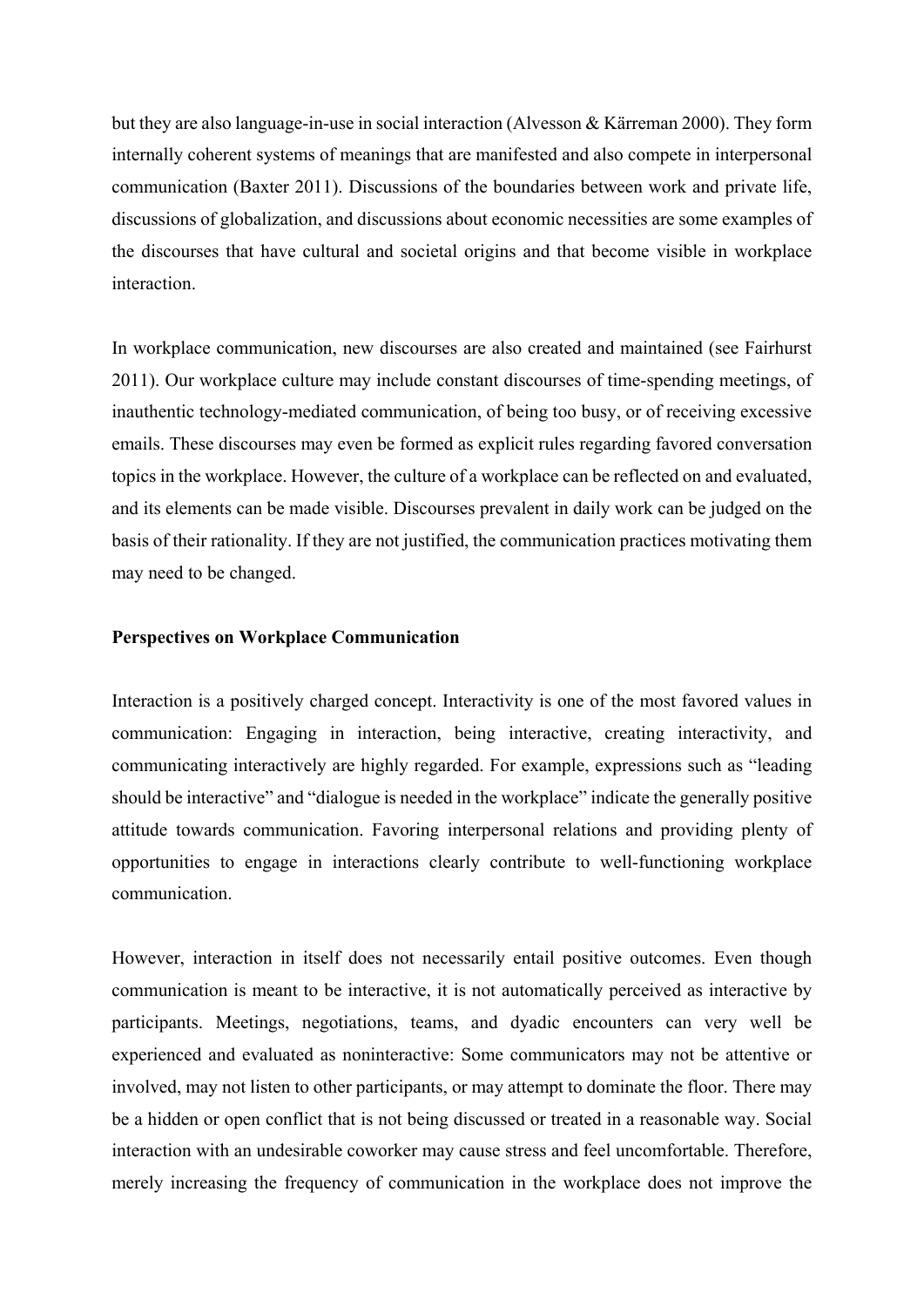workplace; it is the quality of communication that makes a difference. Understanding interaction processes facilitates the management and control of challenging interaction situations in the workplace. This book offers information for evaluating and improving the quality of workplace interactions.

#### **The Structure of the Book**

The book is divided into three Parts: (1) Foundations of Workplace Communication, (2) Dynamics of Workplace Communication, and (3) Developing Workplace Communication. Each Part is described in turn below.

#### *Part I Foundations of Workplace Communication*

Part I of the book establishes a framework for exploring workplace communication. Chapter 1, "Focusing on Workplace Communication", by Maarit Valo and Leena Mikkola, offers a conceptual framework for the contents of the book and presents an overview of the topics in each part.

The next two chapters discuss the basic communication structures of the workplace: Interpersonal relationships and work teams. As Leena Mikkola and Hanna Nykänen state in Chapter 2, "Workplace Relationships", interpersonal relationships form the basis for collaboration at work. The authors focus on coworker relationships, analyzing the elements of their formation, maintenance, and development. They also describe the relational processes of negotiating meanings through relational contradictions and managing identity, and of finding a balance between openness and privacy. In addition to interpersonal relationships, work teams represent another basic communication structure in the workplace. Teams and work groups are the topic of Chapter 3, "Team Communication in the Workplace", by Mitra Raappana and Tessa Horila. The authors examine important issues of teamwork, such as team building, team goals, communication tasks in teams, and team evaluation. The authors shed light on both faceto-face and technology-mediated teams.

The next two chapters take a broader perspective on the workplace. Knowledge-based work is done in both traditional face-to-face settings and digital environments. In Chapter 4, "Digital Communication Environments in the Workplace", Anu Sivunen and Kaisa Laitinen examine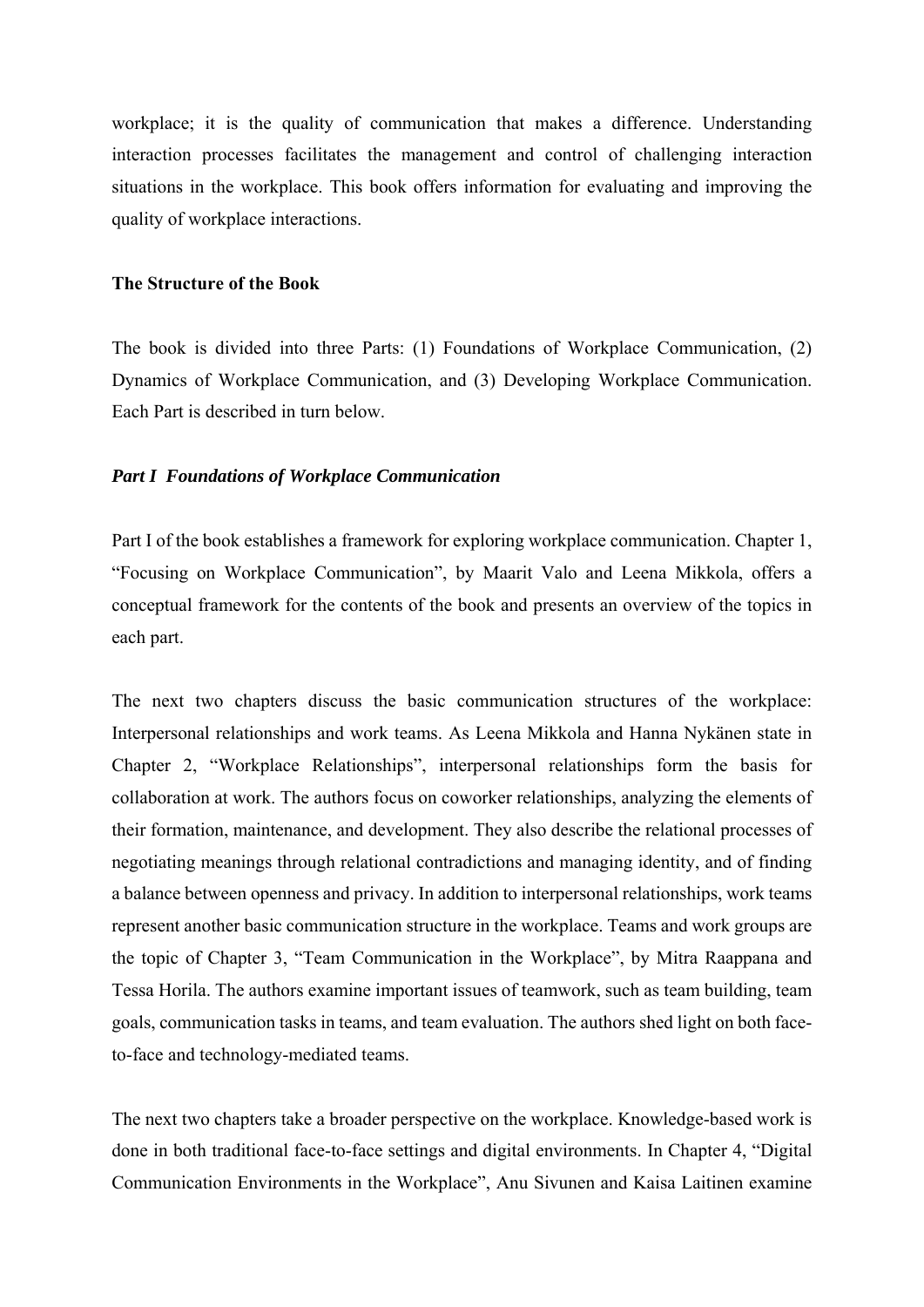the ways in which digital environments support professional work. An appropriate digital environment facilitates workplace interaction, because it offers various platforms and provides multiple affordances to members of the workplace. The authors point out that competent digital communication requires an extensive understanding of the principles of technology use. Chapter 5, "Workplace Communication in Institutional Settings", continues with the broader perspective on workplace communication. The authors Laura Asunta and Leena Mikkola identify developments of organizational communication and their impact on professional communication. From the communication perspective, institutional organizations are of a special nature. They are influenced by societal and political discourses and thus face external challenges in their workplace communication.

#### *Part II Dynamics of Workplace Communication*

The second Part of the book presents the core dynamics of interpersonal communication and social interaction in the workplace. The aim is to illustrate the multifaceted nature of workplace communication. In Chapter 6, "Newcomers in the Workplace" by Sari Rajamäki and Leena Mikkola, particular attention is given to employees entering the workplace. Through interaction processes such as uncertainty and emotion management, role and membership negotiation, and relational and organizational identification, newcomers gradually create their sense of belonging. Chapter 7, "Meetings in the Workplace" by Tomi Laapotti and Eveliina Pennanen, discusses the role of meetings in everyday work. Meetings are commonplace, and in their repetitiveness they are ritualistic and ceremonial. Yet communication in meetings is fundamental in constructing and maintaining the workplace and making organizational processes explicit.

The dynamics of workplace communication is further untangled by Marko Siitonen and Annaleena Aira in Chapter 8, "Technology-mediated Communication in the Workplace". They state that communication technology should be approached not from the angle of technology itself but from the angle of employees' use of devices, services, and applications for communication purposes. Technology-mediated communication is a resource that enables the construction, maintenance, and development of collaborative relationships, teams, and networks. Chapter 9, Malgorzata Lahti's "Diversity and Social Interaction at Work", approaches workplace diversity from both an objective and a subjective viewpoint. The objective approach raises critical questions, but the subjective one – seeing diversity as a social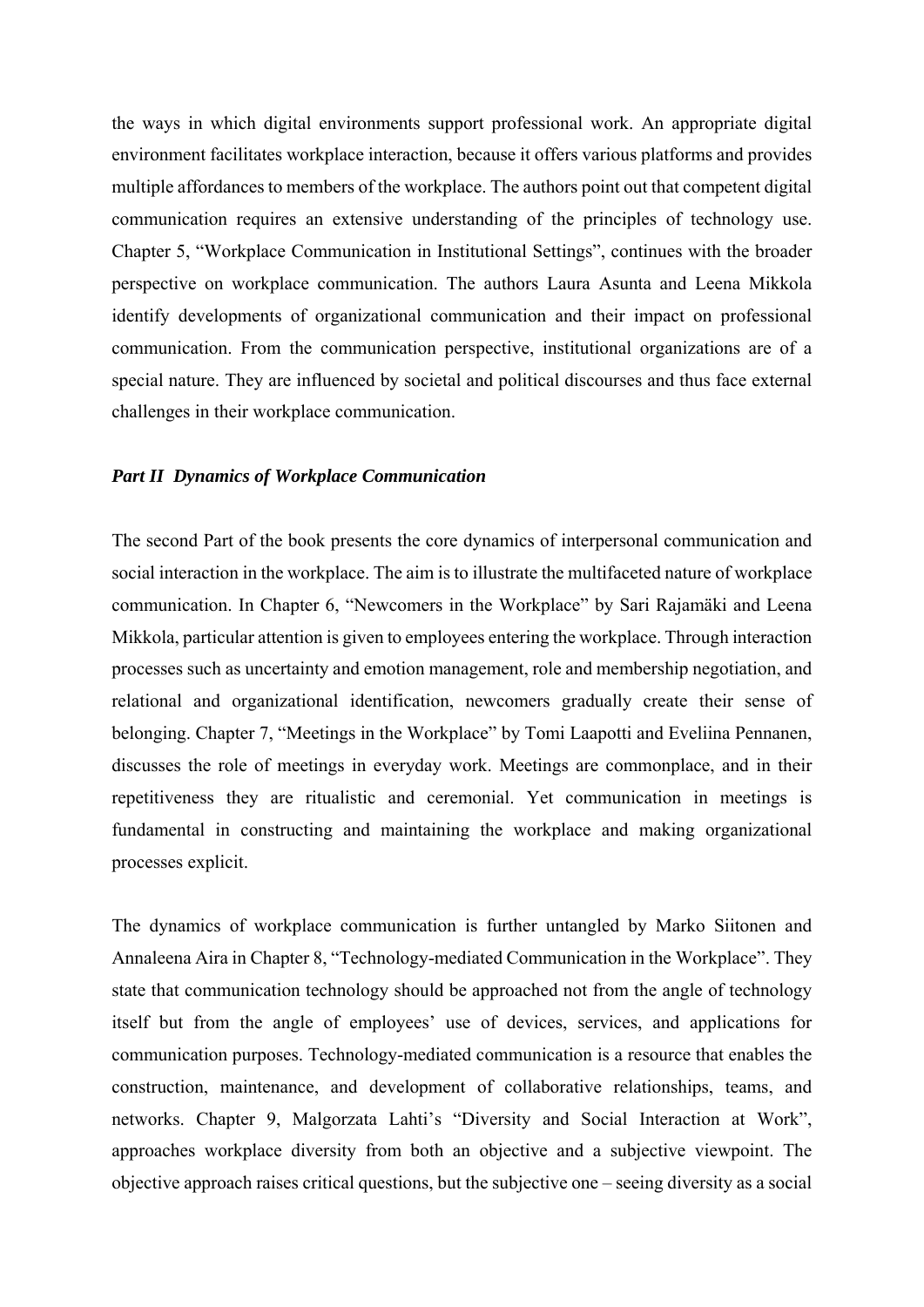construct – provides an informative framework for diversity at work. Different identities come into being in social interaction in the workplace.

Leader–follower relationships are examined in Leena Mikkola's Chapter 10, "Leadership in the Workplace". Although leadership may be assigned or emergent, it is always constructed reciprocally in social interaction and in interpersonal relationships. It is constituted in the mutual communication between the leader(s) and follower(s), in which meanings are managed and social influence takes place.

Negative communication phenomena in the workplace can be viewed as an integral part of communication ecosystems rather than as "the dark side of communication." Chapter 11 focuses on negative relational phenomena in workplace communication; negative relationships naturally have much in common with conflicts. In Chapter 11, "Negative Relationships in the Workplace", Sini Tuikka examines the ways in which interpersonal relationships can develop into problematic ones that include unprofessional conduct and undesirable behaviors. The most problematic involuntary relationships involve bullying, which can cause long-term emotional strain and stress, even for third parties. Successful management of negative relationships enhances a sense of control and produces well-being in the workplace.

Chapter 12, "Supportive Communication in the Workplace," by Leena Mikkola, presents the main forms and functions of social support. Supportive communication decreases emotional strain and helps employees solve a variety of work-related problems. It reinforces cooperation and the pursuit of common goals, and it has also connections to professional identity and development.

# *Part III Developing Workplace Communication*

The third Part of this book focuses on questions of communication competence and communication development in the current and future workplace. Chapter 13 is Tessa Horila's "Communication Competence in the Workplace". Communication competence involves knowledge, skills, and attitudes that are essential in all working situations, and it can be learned and developed. Competence is often regarded as an attribute of individuals, but it can also be a shared property in a team or an organization. In Chapter 14, "Developing Workplace Communication", Leena Mikkola and Tarja Valkonen explain the process of developing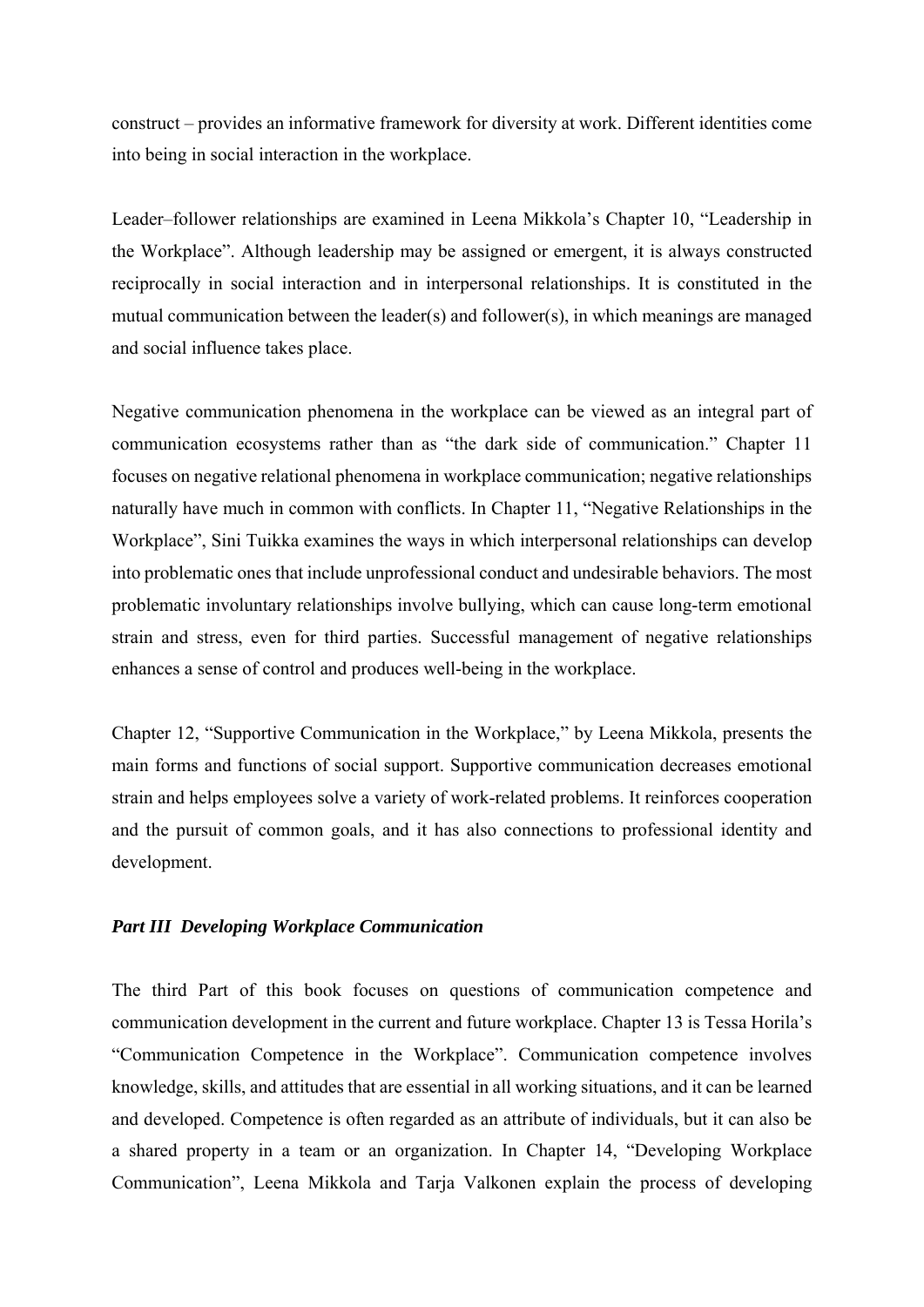communication in the workplace community and among its members. Developing workplace communication starts from a shared understanding of work tasks, and it continues with identifying communication practices and analyzing both work and communication processes. As the work community collaborates in pursuing common goals, communication development is needed to support the joint efforts.

In the final chapter, Chapter 15, "Future Directions in Workplace Communication", Maarit Valo and Anu Sivunen characterize the future of working life. The authors identify general indications regarding knowledge work and workplace communication in the future. It is predicted that in future work, robots will take care not only of routine tasks but significant parts of knowledge work as well. Thus, envisaging the role of human communication in future workplaces is a major challenge.

# **References**

Alvesson, M. & Kärreman, D. 2000. Varieties of discourse: On the study of organizations through discourse analysis. Human Relations 53(9), 1125–1149.

Bateson, G. 1972. Steps toward an ecology of mind. New York, NY: Ballantine.

Baxter, L. A. 2004. Relationships as dialogues. Personal Relationships 11(1), 1–22.

Baxter, L. A. 2011. Voicing relationships: A dialogic perspective. Los Angeles, CA: Sage.

Carvalho, T. & Santiago, R. 2016. Professionalism and knowledge. In M. Dent, I. L. Bourgeault, J.-L. Denis & E. Kuhlmann (Eds) The Routledge companion to the professions and professionalism. London: Routledge, 144–157.

Clark, R. A. & Delia, J. G. 1979. TOPOI and rhetorical competence. Quartlerly Journal of Speech 65(2), 187–206. Available at: https://doi.org/10.1080/00335637909383470.

Craig, R. T. & Muller, H. L. (Eds) 2007. Theorizing communication: Readings across traditions. Thousand Oaks, CA: Sage.

Cushman, D. & Whiting, G. C. 1972. An approach to communication theory: Toward consensus on rules. Journal of Communication 22(3), 217–238.

Dewulf, A., Gray, B., Putnam, L., Lewicki, R., Aarts, N., Bouwen, R. & van Woerkum, C. 2009. Disentangling approaches to framing in conflict and negotiation research: A metaparadigmatic perspective. Human Relations 62(2), 155–193.